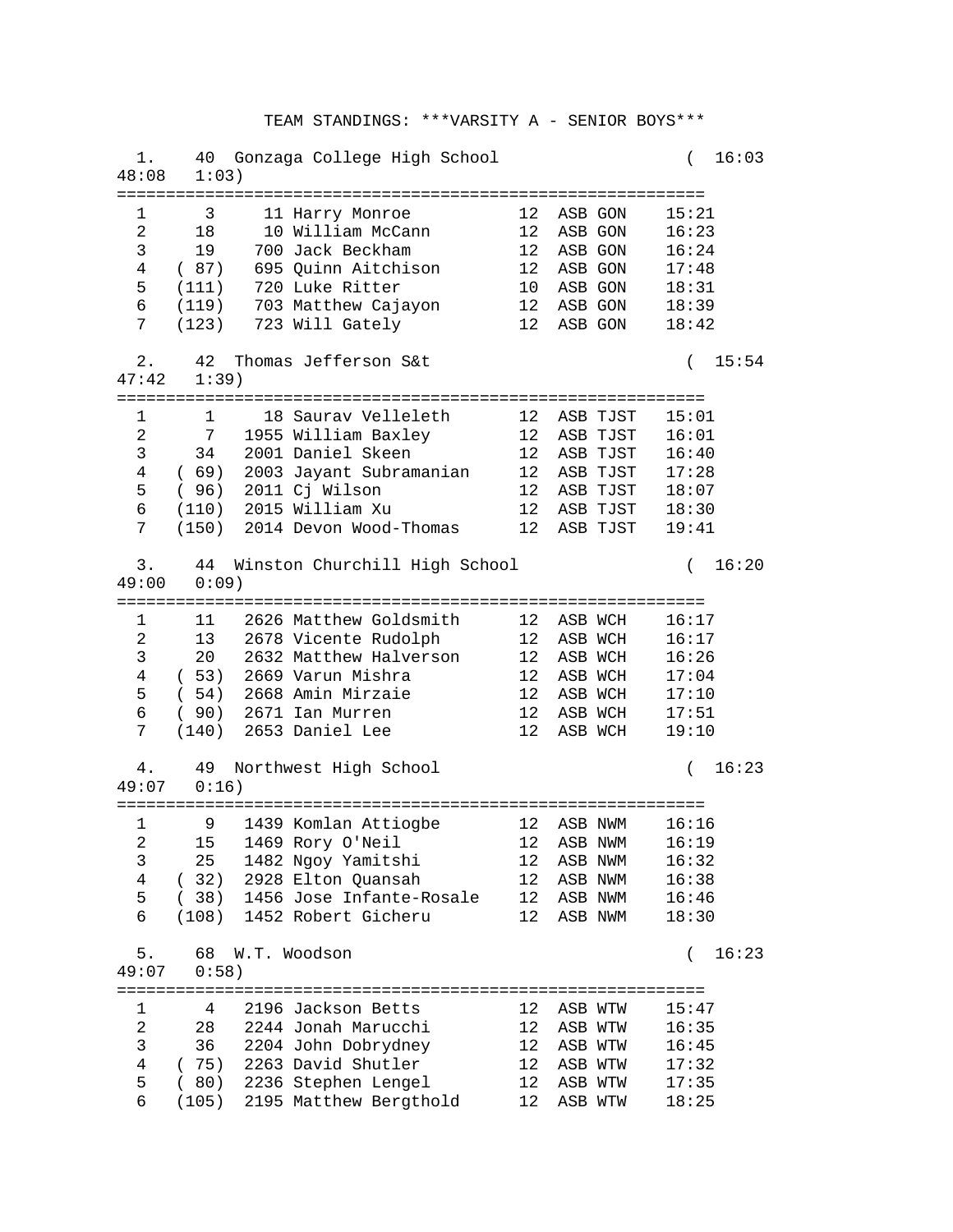7 (132) 2253 Matthew Parker 12 ASB WTW 18:57 6. 90 Woodbridge ( 16:35 49:44 1:20) ============================================================ 1 5 2731 Kyle Misencik 12 ASB WB 15:56 2 27 2707 Haseb Alim 12 ASB WB 16:32 3 58 2712 Philippe Demartin 12 ASB WB 17:16 4 (114) 2728 Noah Luckey 12 ASB WB 18:35 5 (139) 2725 Marcus La-Anyane 11 ASB WB 19:05 7. 103 Tuscarora High School (va) ( 16:41 50:02 0:34) ============================================================ 1 16 2186 Samuel Worley 12 ASB TUSC 16:19 2 42 2161 Sergio Saez 12 ASB TUSC 16:50 3 45 2174 Miles Spence 12 ASB TUSC 16:53 4 ( 68) 2140 Jason Lang 12 ASB TUSC 17:26 5 ( 71) 2176 Tucker Stuntz 12 ASB TUSC 17:28 6 ( 78) 2111 Levi Banos 12 ASB TUSC 17:33 7 (122) 2117 Alexander Boyarskiy 12 ASB TUSC 18:42 8. 105 Washington-Lee High School ( 16:44 50:10 1:15) ============================================================ 1 12 2461 Marco Viola 12 ASB W-LE 16:17 2 17 2430 James Gusmer 12 ASB W-LE 16:21 3 76 2460 Jack Vandemeulebroec 12 ASB W-LE 17:32 4 (101) 2425 Charles Elmer 12 ASB W-LE 18:19 5 (136) 2435 Daniel Jennings 12 ASB W-LE 19:00 6 (155) 2446 Theo Nichols 12 ASB W-LE 19:48 9. 109 Thomas S. Wootton High School ( 16:44 50:10 0:25) ============================================================ 1 22 2056 Benjamin Shapiro 12 ASB TSW 16:28 2 41 2028 Troy Davis 12 ASB TSW 16:49 3 46 2045 Connor Lawrence 12 ASB TSW 16:53 4 ( 56) 2048 Renato Nunez 12 ASB TSW 17:12 5 ( 65) 2027 Matthew Davis 12 ASB TSW 17:20 6 (128) 2040 Dharmatis Keppetipola 12 ASB TSW 18:50 7 (129) 2024 Jacob Croker 12 ASB TSW 18:51 10. 114 T.C. Williams High School ( 16:27 49:20 2:32) ============================================================ 1 2 17 John MacKey 12 ASB TC 15:06 2 29 1904 Samuel Lally 12 ASB TC 16:36 3 83 1916 Sam Schneider 12 ASB TC 17:38 4 ( 98) 1922 Kai Taylor-Deak 12 ASB TC 18:12 5 (134) 1908 William Milone 12 ASB TC 18:59 6 (169) 1909 Umer Mohammed 12 ASB TC 21:19 7 (175) 1898 Day'quon Henderson 12 ASB TC 23:52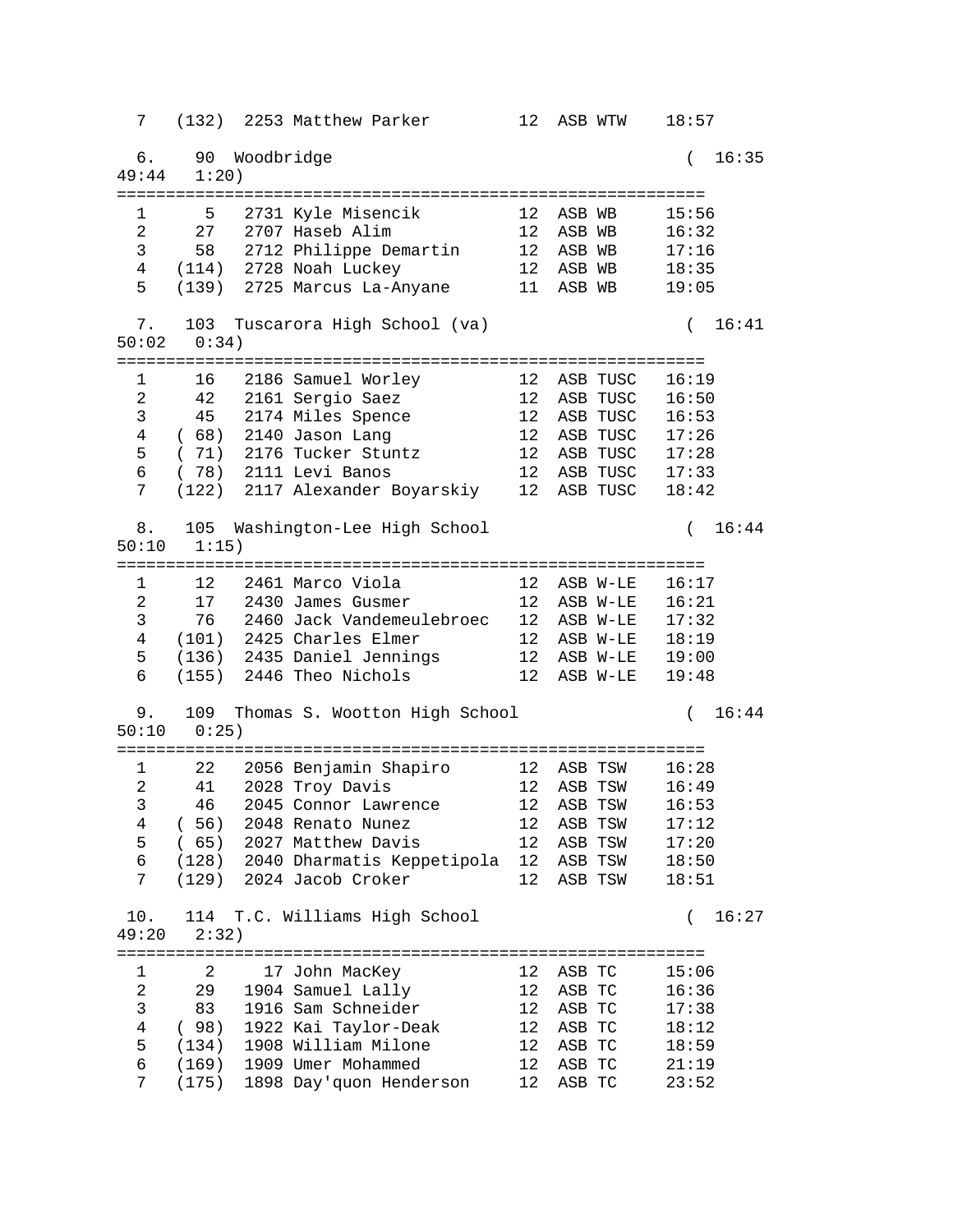11. 134 Atholton High School ( 16:56 50:46 0:54) ============================================================ 1 24 221 Benjamin Rosicky 12 ASB ATH 16:30 2 43 217 Marcus Osborn 12 ASB ATH 16:52 3 67 206 Jacob Lampf 12 ASB ATH 17:24 4 (152) 208 Joseph Lui 12 ASB ATH 19:44 12. 156 Sidwell Friends School ( 17:02 51:06 1:14) ============================================================ 1 21 1760 Amal Mattoo 12 ASB SF 16:26 2 51 1753 Junho Kim-Lee 12 ASB SF 17:00 3 84 1734 Jordan Chernof 12 ASB SF 17:40 4 ( 92) 1745 Imran Hossain 12 ASB SF 17:57 5 (131) 1749 Spencer Kee 12 ASB SF 18:52 13. 164 Riverbend High School ( 17:08 51:23 0:34) ============================================================ 1 39 1711 Jake Phillips 12 ASB RIVR 16:46 2 61 1709 Skyler Moon 12 ASB RIVR 17:17 3 64 1720 Hunter Wilfong 12 ASB RIVR 17:20 4 ( 73) 1695 Gabriel Butcher 12 ASB RIVR 17:30 5 ( 74) 1719 Zechariah Vigil 12 ASB RIVR 17:31 14. 167 Quince Orchard High School ( 17:13 51:37 1:37) ============================================================ 1 31 1674 Wyatt McCabe 12 ASB QOR 16:37 2 37 1680 Matthew Owens 12 ASB QOR 16:46 3 99 1677 Sajan Mistry 12 ASB QOR 18:14 4 (100) 1655 Philippe Castillo 12 ASB QOR 18:18 5 (161) 1678 Rene Mugabo 12 ASB QOR 20:10 6 (166) 1667 Sungmin Joo 12 ASB QOR 20:32 15. 174 Woodrow Wilson High School ( 17:08 51:24 0:44) ============================================================ 1 44 2749 Aaron Coates 12 ASB WIL 16:53 2 48 26 Queston Grannis 12 ASB WIL 16:54 3 82 2777 Patrick Mulderig 12 ASB WIL 17:37 4 (157) 2783 Danyl Smith 12 ASB WIL 19:57 16. 180 James Madison ( 17:10 51:28 0:40) ============================================================ 1 49 964 Daniel Brewster 12 ASB JMAD 16:55 2 50 979 Peter Faragasso 12 ASB JMAD 16:58 3 81 962 Julio Bowles Carreon 12 ASB JMAD 17:35 17. 189 James Hubert Blake High School ( 17:24 52:12 1:57) ============================================================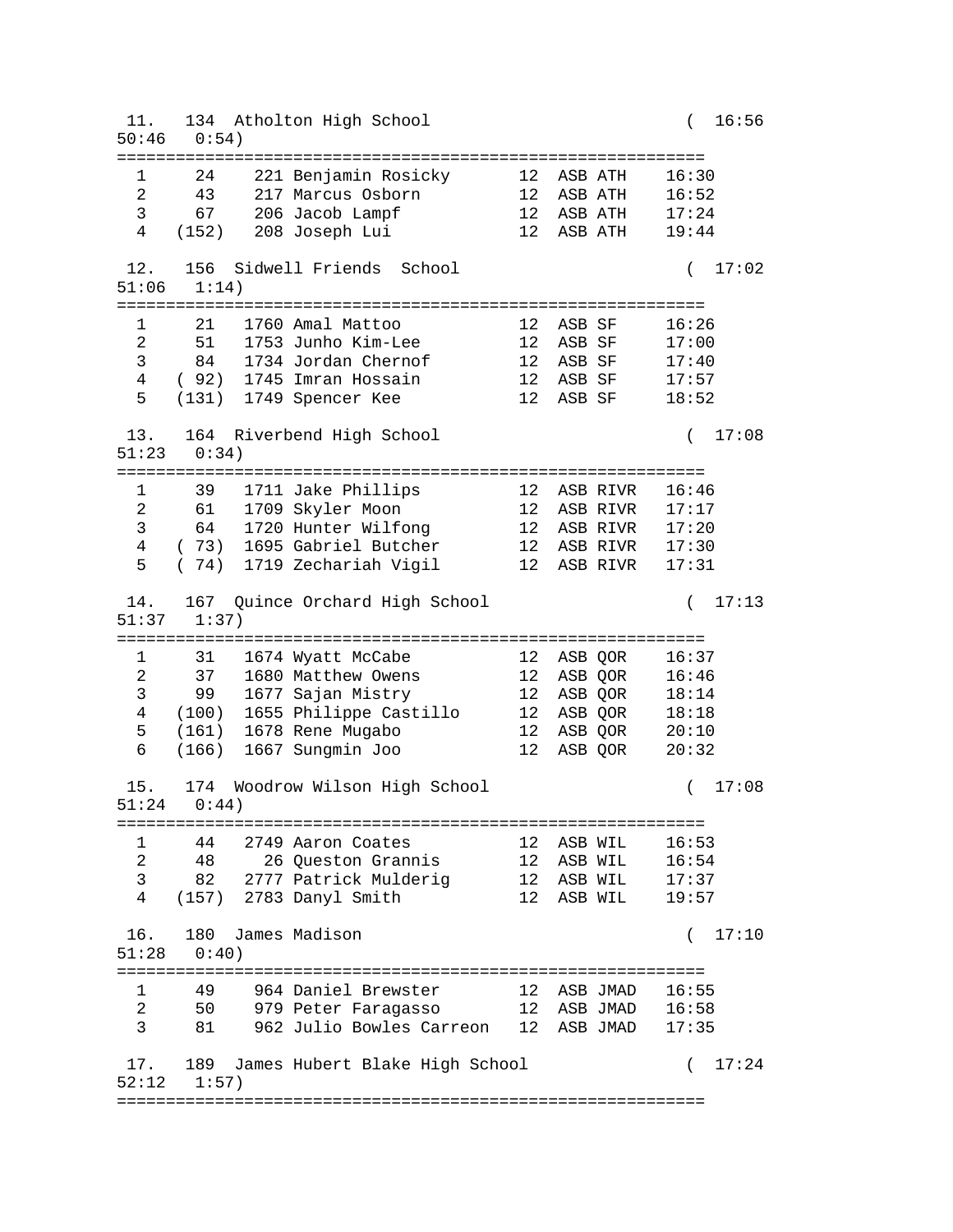1 23 931 Brian Hung 12 ASB JHB 16:29 2 60 933 Aaron Liiva 12 ASB JHB 17:17 3 106 930 John Huddle 11 ASB JHB 18:26 4 (142) 938 Matthew McVeigh 12 ASB JHB 19:13 5 (158) 929 Justin Hua 12 ASB JHB 20:00 18. 200 The Field School ( 17:26 52:16 1:45) ============================================================ 1 40 1934 Wells Dwiggins-Thomas 12 ASB FS 16:49 2 47 1951 Ayinde Summey 12 ASB FS 16:53 3 113 1946 Adam Putch 12 ASB FS 18:34 4 (164) 1942 Cooper MacKlin 12 ASB FS 20:24 5 (167) 1943 Evan Manuel 12 ASB FS 20:43 6 (168) 1937 Andrew Gallagher 12 ASB FS 20:45 19. 203 Lions Upper School ( 17:27 52:19 2:31) ============================================================ 1 6 1308 Reuben Winston 12 ASB LUS 15:59 2 88 1304 Caleb Gershengorn 12 ASB LUS 17:50 3 109 1307 Zev Stravitz 12 ASB LUS 18:30 20. 217 Georgetown Day School ( 17:36 52:48 2:28) ============================================================ 1 8 607 Josh Shelton 12 ASB GDAY 16:05 2 97 572 Noah Gottdenker 12 ASB GDAY 18:10 3 112 559 Frankie Decola 12 ASB GDAY 18:33 4 (120) 575 Christian Hall 12 ASB GDAY 18:41 5 (154) 550 Will Beal 12 ASB GDAY 19:45 20. 217 Episcopal ( 17:35 52:45 2:45) ============================================================ 1 10 377 Oliver Randon 12 ASB EP 16:16 2 70 362 Philip Brossy 12 ASB EP 17:28 3 137 357 Hayne Ainslie 12 ASB EP 19:01 4 (141) 360 Alexander Block 12 ASB EP 19:12 5 (143) 381 Brandon Williams 12 ASB EP 19:20 6 (162) 366 Robert Clark 12 ASB EP 20:15 20. 217 Hempfield Area (7) ( 17:33 52:38 2:02) ============================================================ 1 33 830 Jordan Yusko 12 ASB 1359 16:39 2 63 833 Nick Spino 12 ASB 1359 17:18 3 121 834 Matt Suszek 12 ASB 1359 18:41 23. 219 Walter Johnson High School ( 17:35 52:44 2:06) ============================================================ 1 35 2383 Stefan Lehman 12 ASB WAJ 16:41 2 57 2367 Andrew Burklowe 12 ASB WAJ 17:16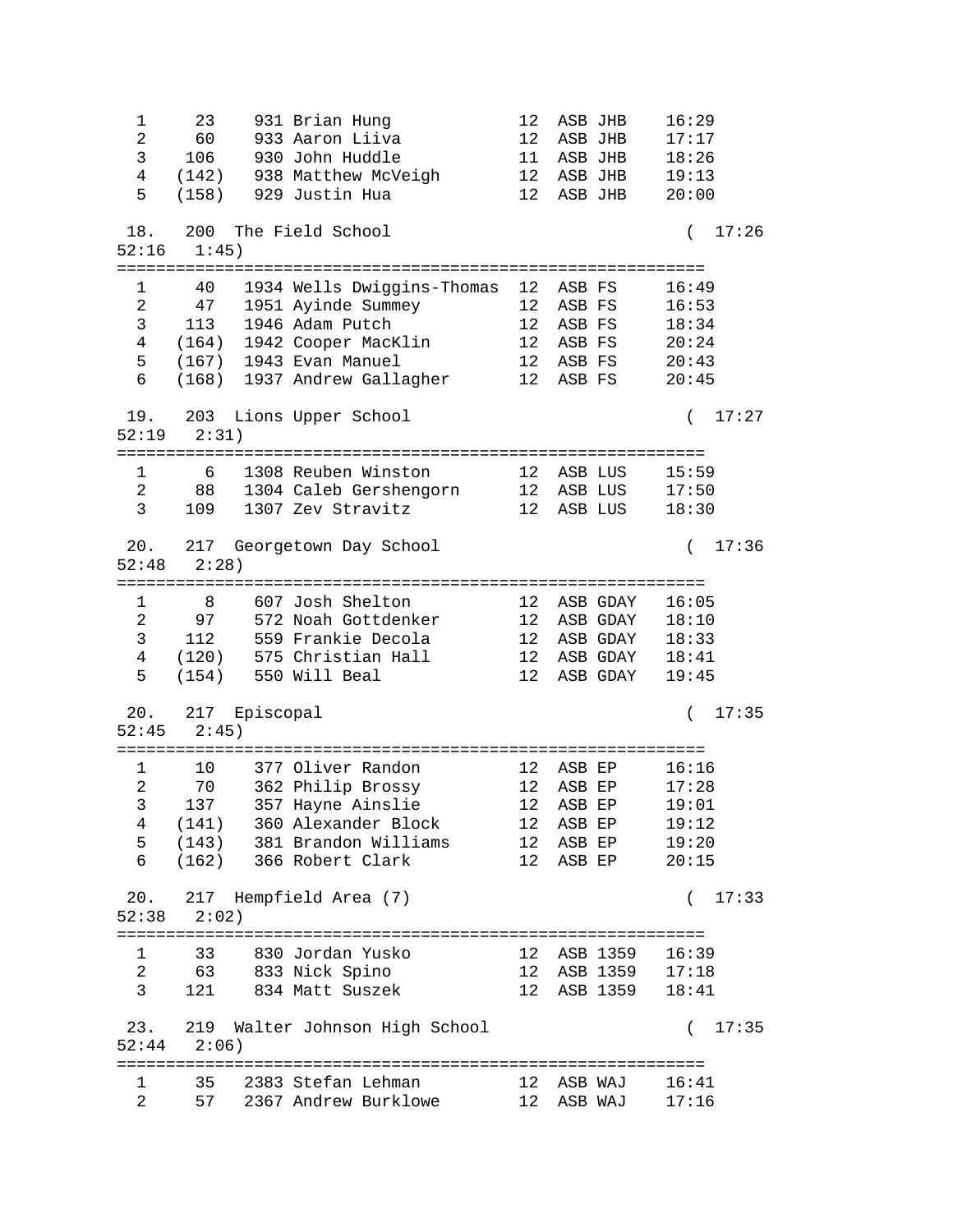3 127 2403 Winston Wilkinson 12 ASB WAJ 18:47 4 (145) 2382 Sebastian Leal 12 ASB WAJ 19:22 24. 220 St. Albans School ( 17:34 52:42 2:06) ============================================================ 1 26 1779 Danny Addison 12 ASB STA 16:32 2 77 1807 William Gerber 12 ASB STA 17:32 3 117 1847 Henry Plaster 12 ASB STA 18:38 4 (163) 1790 George Cook 12 ASB STA 20:17 5 (173) 1838 Nathan Nangia 12 ASB STA 22:14 25. 231 Yorktown ( 17:36 52:47 1:03) ============================================================ 1 52 2825 Michael Finn 12 ASB YKTW 17:01 2 85 2799 Alexander Burrell 12 ASB YKTW 17:42 3 94 2907 Austin Stout 12 ASB YKTW 18:04 4 ( 95) 2795 David Blakeslee 12 ASB YKTW 18:06 5 (104) 2843 Brennan Henning 12 ASB YKTW 18:24 6 (118) 2864 Connor Lowden 12 ASB YKTW 18:38 7 (148) 2811 Sebastian Densley 12 ASB YKTW 19:35 26. 248 Bishop O'connell ( 17:47 53:19 2:08) ============================================================ 1 30 240 Luke Brinkmann 12 ASB BOC 16:36 2 93 260 Michael Hails 12 ASB BOC 17:59 3 125 275 Justin McClure 12 ASB BOC 18:44 4 (135) 266 Andrew Jones 12 ASB BOC 19:00 5 (165) 282 Oliver Reing 12 ASB BOC 20:26 6 (172) 288 Will Spann 12 ASB BOC 22:06 27. 249 J.E.B. Stuart ( 17:48 53:22 1:18) ============================================================ 1 62 885 Antulio Martinez 12 ASB JEB 17:18 2 72 882 Cody Kline 12 ASB JEB 17:28 3 115 876 Omeed Hemmat 12 ASB JEB 18:36 4 (170) 854 Youness Bella 12 ASB JEB 21:34 28. 259 West Springfield ( 17:47 53:19 0:22) ============================================================ 1 79 2469 Sam Blesi 12 ASB WS 17:33 2 89 2480 Ryan Harper 12 ASB WS 17:51 3 91 2477 Dhietmar Cruz 12 ASB WS 17:55 4 (133) 2466 Jonathan Andres 12 ASB WS 18:58 5 (151) 2484 Ethan Jennette 12 ASB WS 19:41 29. 269 Falls Church ( 18:01 54:01 2:04) ============================================================ 1 59 506 Kevin Warasilla 12 ASB FALL 17:17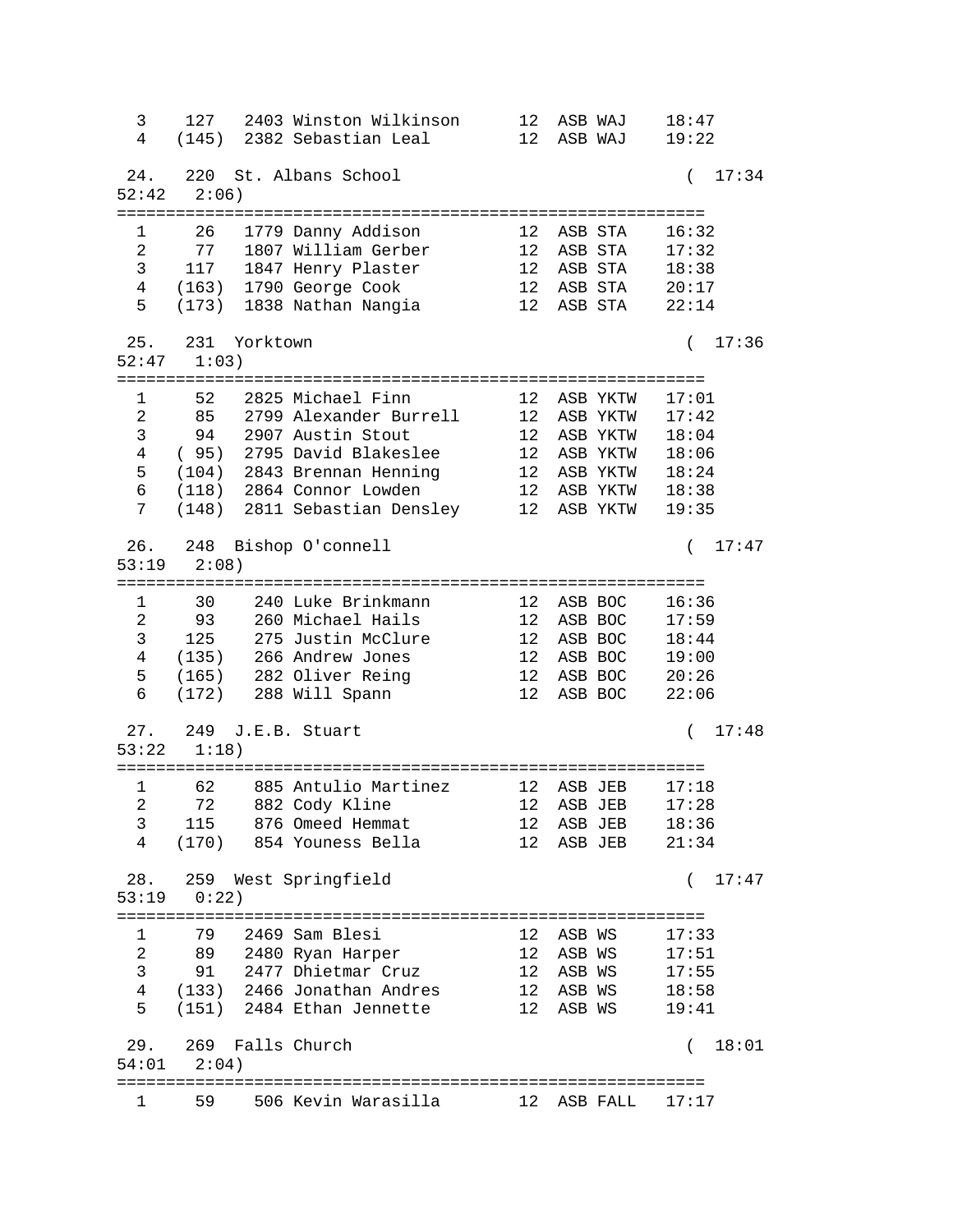2 66 499 Joshua Sims 12 ASB FALL 17:23 3 144 496 Daniel Quiroga 12 ASB FALL 19:21 30. 274 Walt Whitman High School ( 18:03 54:09 1:26) ============================================================ 1 55 2344 Sebastian Nichols 12 ASB WWH 17:10 2 103 2339 Tobias Matus-Bond 12 ASB WWH 18:23 3 116 2319 Andrew Constable 12 ASB WWH 18:36 4 (126) 2360 Zach Zeidenberg 12 ASB WWH 18:47 31. 284 John Champe High School ( 18:08 54:24 3:07) ============================================================ 1 14 1102 Jared Blumen 12 ASB CHAM 16:17 2 124 1151 Juan Quijano 12 ASB CHAM 18:43 3 146 1098 Raphael Berina 12 ASB CHAM 19:24 4 (149) 1117 Massimo Ferrante 12 ASB CHAM 19:40 5 (159) 1147 Josiah Pittman 12 ASB CHAM 20:04 32. 318 Westfield ( 18:20 55:00 1:04) ============================================================ 1 86 2510 Colin Afferton 12 ASB WEST 17:47 2 102 2553 Mitch Nelson 12 ASB WEST 18:22 3 130 2539 Keegan Keane 12 ASB WEST 18:51 4 (138) 2575 Cody Volarich 12 ASB WEST 19:04 5 (156) 2561 Jimmy Richards 12 ASB WEST 19:50 33. 431 Patuxent High School ( 20:02 1:00:05 3:22) ============================================================ 1 107 3198 Tommy Parks 12 ASB 18:29 2 153 3201 Ethan Hillman 11 ASB 19:45 3 171 3204 Jack Williams 11 ASB 21:51 4 (174) 3197 Alex Sherman 12 ASB 22:53 34. 483 Poolesville High School ( 21:14 1:03:42 4:40) ============================================================ 1 147 1612 Jackson Malmgren 12 ASB POO 19:28 2 160 1594 Steven Huntley 12 ASB POO 20:06 3 176 1616 Kevin Merrell 12 ASB POO 24:08

> DCXC Invite Kenilworth Park; Washington DC 9/24/2016

 Results by RunWashington Timing TEAM STANDINGS: \*\*\*VARSITY A BOYS COMBINED\*\*\*

\*\*\* UNofficial Results \*\*\*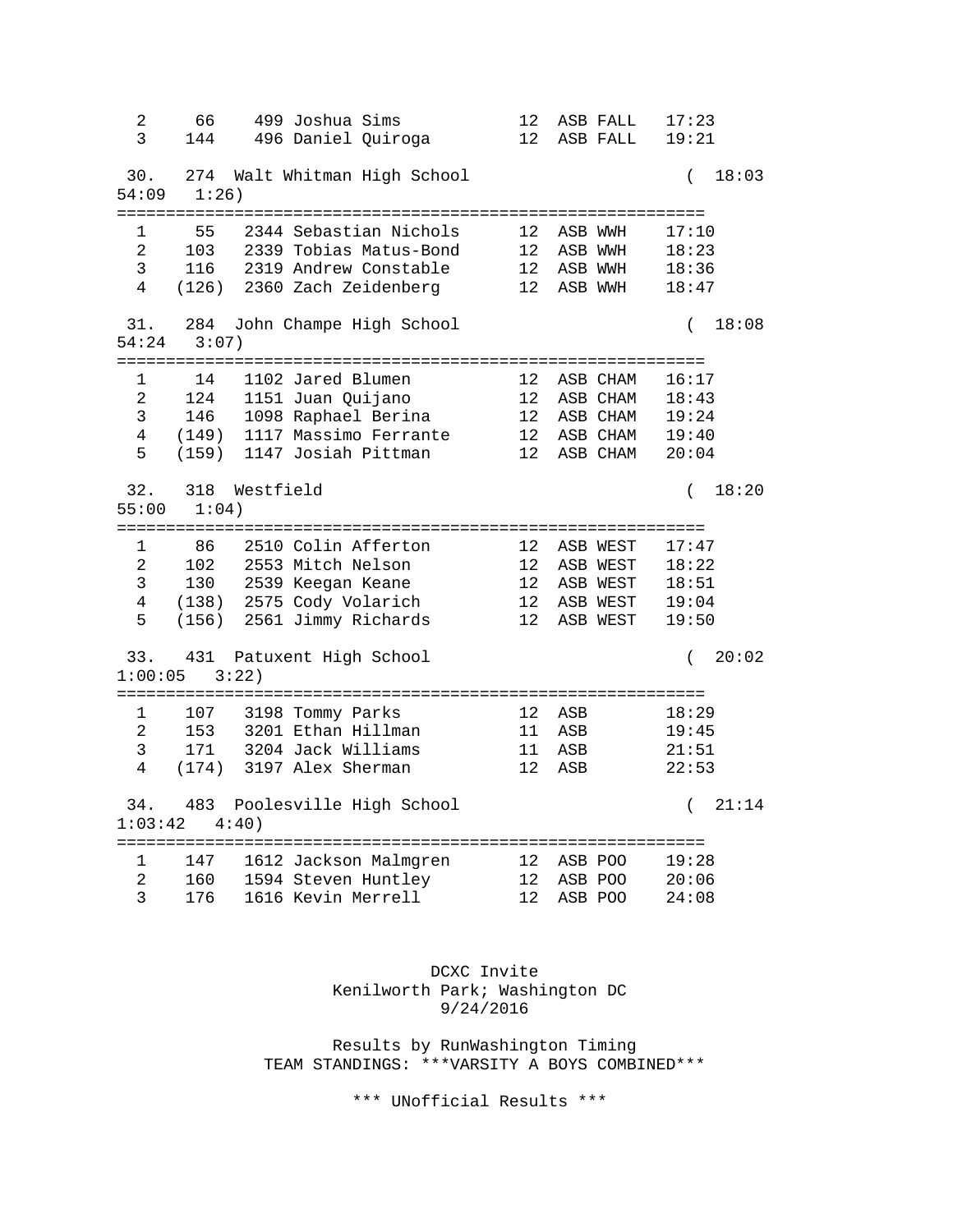1. 112 West Springfield (1193:02:47 5965:13:54) ============================================================ 1 2 2504 Chris Weeks 9<br>2 23 2495 Sam Pritchard 9 2 23 2495 Sam Pritchard 9<br>3 24 2502 Gian Trujillo 9 3 24 2502 Gian Trujillo 9 4 25 2489 Chris Lozano 9<br>5 38 2473 David Carr 9 5 38 2473 David Carr 9 6 ( 46) 2492 Josiah Nobles 9 7 (111) 2470 Nathan Bobbitt 9 2. 195 Winston Churchill High School (1193:02:47 5965:13:54) ============================================================ 1 1 2642 Nicholas Karayianis 9 2 21 2670 Andrew Misura<br>3 28 2654 Edward Lee 9 3 28 2654 Edward Lee 9 4 71 2596 Innis Alarcon 9 5 74 2688 Benjamin Strauch 9 6 ( 82) 2595 Oliver Adkins 9 7 (104) 2601 Jeremy Ashe 9 3. 217 John Champe High School (1193:02:47 5965:13:54) ============================================================ 1 4 1121 William Gay 9<br>2 9 1137 Kvle Lauffenberger 9 2 9 1137 Kyle Lauffenberger 9 3 27 1115 Grant Faircloth 9 4 88 1103 Jack Buchanan 9 5 89 1142 Jacob Moffit 9 6 (201) 1155 Sai Ravva 10 7 (211) 1125 Gavin Halbert 10 4. 241 James Madison (1193:02:47 5965:13:54) ============================================================ 1 22 993 William Hetherington 9 2 35 1015 Kaylan Moradi 9 3 43 974 William Covey 9 4 63 1048 Mark Young 9 5 78 999 Shreef Kebaish 9 6 (81) 1046 Andrew Yin 9<br>7 (114) 969 Cam Caputo 9 7 (114) 969 Cam Caputo 5. 253 J.E.B. Stuart (1193:02:47 5965:13:54) ============================================================ 1 8 852 Sem Asmelash 9<br>2 11 867 Quinn Early 9 2 11 867 Quinn Early 9<br>3 19 899 Ethan Simaitis 9 3 19 899 Ethan Simaitis 9 4 105 917 Sam Wells 9 5 110 887 Samuel Martinez 9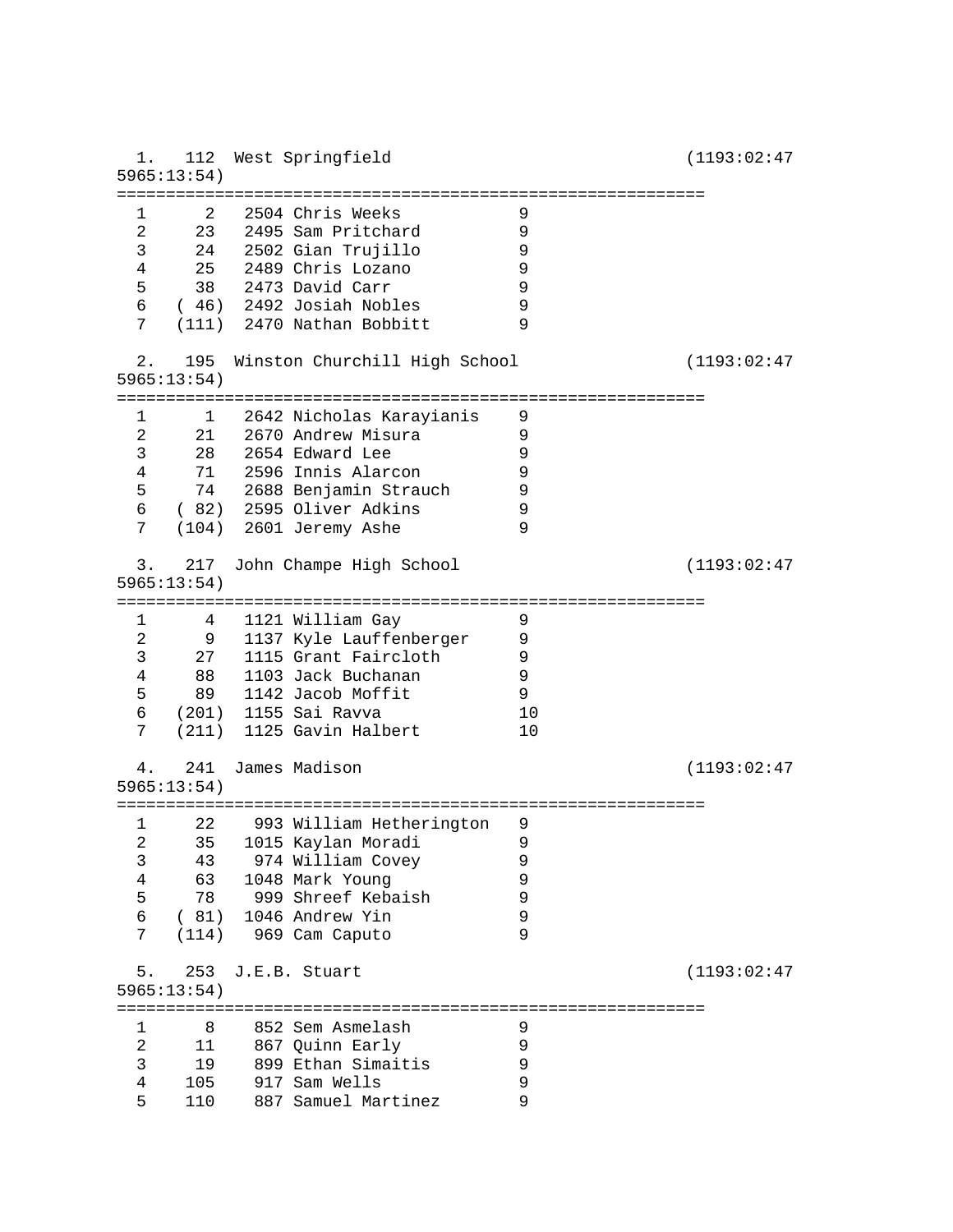6 (120) 874 Caleb Hassell 9 7 (226) 914 Jeremiah Walker 10 6. 263 W.T. Woodson (1193:02:47 5965:13:54) ============================================================ 1 30 2207 Taylor Gibson 9 2 31 2258 Alex Posadas-Nava 9 3 36 2248 Jack Montoya 9 4 45 2272 Jay Swallow 9 ---<br>121 2201 John Cooke 9<br>(125) 2232 Daniel Lee 9 6 (125) 2232 Daniel Lee 9 7 (153) 2224 Eren Kirdar 9 7. 280 St. Albans School (1193:02:47 5965:13:54) ============================================================ 1 32 1850 Angus Ricks 9 2 40 1842 Kelechi Ogbuokiri 9 3 61 1804 Jasper Flanagan<br>4 62 1830 Clifford McKinney 4 62 1830 Clifford McKinney 9 5 85 1839 Will Nash 9 6 (118) 1862 Brandon Torng 9 7 (124) 1812 Jamie Hassett 9 8. 281 Falls Church (1193:02:47 5965:13:54) ============================================================ 1 15 492 Dylan Major 9 2 54 481 Jerry Achterman 9 3 58 495 Carlos Perez 9 4 68 486 Noah Gardner<br>5 86 498 Casey Scheuermar 5 86 498 Casey Scheuerman 9 6 (108) 491 Joseph Kratz 9 7 (236) 501 Carson Torok 10 9. 305 Gonzaga College High School (1193:02:47 5965:13:54) ============================================================ 1 3 707 Cullen Capuano 9<br>2 12 741 Gavin McElhennon 9 2 12 741 Gavin McElhennon 9 3 59 721 Luke Francese 9 4 112 706 Ben Campion 9 119 754 Ben Rutherford 9<br>(146) 743 Jack Morelli 9 6 (146) 743 Jack Morelli 9 7 (171) 713 Chris Damond 9 10. 313 Lake Braddock (1193:02:47 5965:13:54) ============================================================ 10 1231 Ian Haukdal 9 2 57 1273 Tristan Ripley 9 3 66 1230 Ryan Hamblet 9 4 79 1264 Zakhary Nutting 9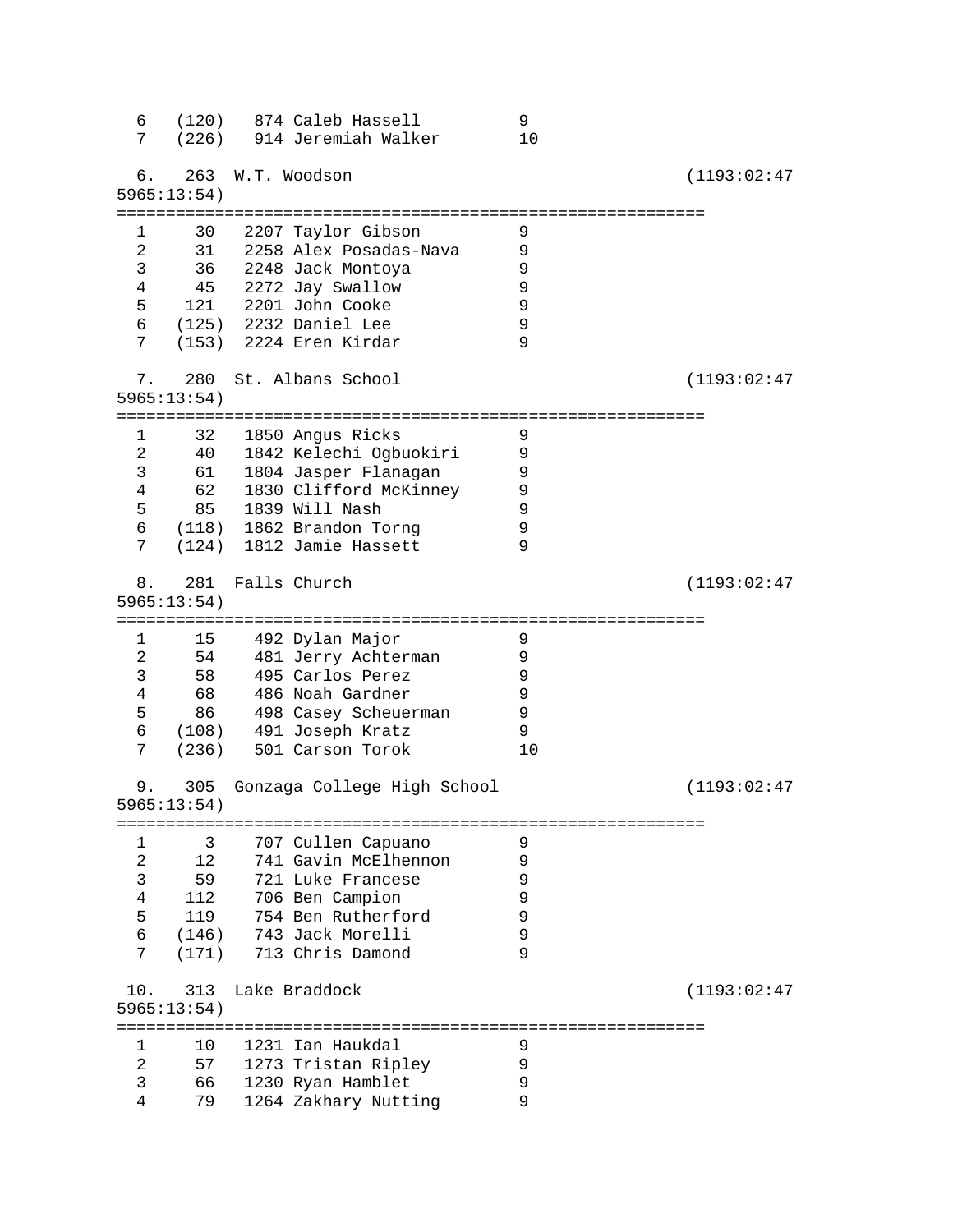5 101 1221 Carlson Flach 9 6 (117) 1216 William Downey 9 7 (208) 1208 Joshua Buontempo 10 11. 348 Thomas S. Wootton High School (1193:02:47 5965:13:54) ============================================================ 1 14 2033 Benjamin Fritz 9 2 39 2047 Evan McLaughlin<br>3 60 2029 Franklin Jos De Jong 3 60 2029 Franklin Jos De Jong 9 4 100 2063 Vipulan Scot Sritharan 9 135 2030 Aakash Dutt 9<br>(143) 2035 Omar Hafeez 9 6 (143) 2035 Omar Hafeez 9  $(162)$  2057 Joel Shapiro 12. 349 Northwest High School (1193:02:47 5965:13:54) ============================================================ 1 13 1467 Stefan Ney 9<br>2 64 1474 Siavash Sarvestani 9 2 64 1474 Siavash Sarvestani 9 3 73 1485 Bryan Zhang 9<br>4 84 1483 Zaif Yusuf 9 4 84 1483 Zaif Yusuf 9 5 1445 Croix Coleman (136) 1463 Nicholas Levchenko 6 (136) 1463 Nicholas Levchenko 9 7 (217) 1437 Mervyn Akumbu 10 13. 399 Thomas Jefferson S&t (1193:02:47 5965:13:54) ============================================================ 1 51 2010 Jonathan West 9<br>2 69 1963 Leo Diperna 9 2 69 1963 Leo Diperna 9 3 91 1957 Turner Bumbary 9 4 93 1988 Philip Pan 9 95 1967 Reed Hamilton 9<br>196) 2008 James Veccia 9 6 ( 96) 2008 James Veccia 9 7 ( 97) 2007 Dennis Tian 9 13. 399 Yorktown (1193:02:47 5965:13:54) ============================================================ 1 52 2874 Gavin Middelton 9<br>2 67 2899 Bowen Shuttleworth 9 2 67 2899 Bowen Shuttleworth 9 3 70 2900 Reese Shuttleworth 9 and the contractions of the control of the 130 of 2847 Mark Hosmer (130 of 9)<br>130 2847 Mark Hosmer (130 of 9) 130 2847 Mark Hosmer 9<br>(131) 2880 Bryce Nishi 9 6 (131) 2880 Bryce Nishi 9 7 (168) 2824 Charles Finn 9 15. 400 Quince Orchard High School (1193:02:47 5965:13:54) ============================================================ 1 20 1665 Cooper Hall 9<br>2 76 1690 William Spano 9<br>3 98 1688 Colby Sisco 9 1 20 1000 0111<br>2 76 1690 William Spano<br>3 98 1688 Colby Sisco 98 1688 Colby Sisco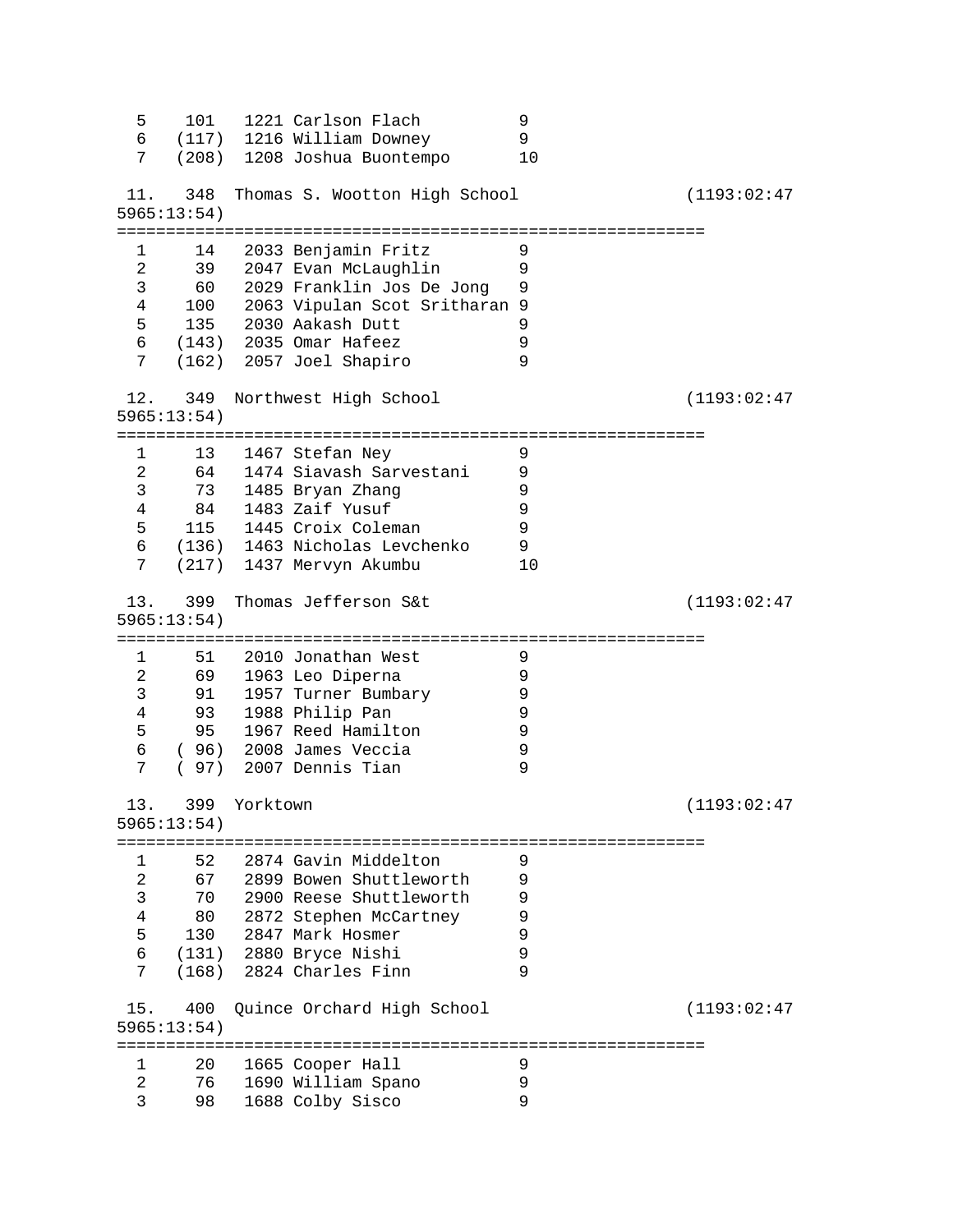| 4              | 99                     |            | 1682 Colin Pelkey                | 9                            |              |
|----------------|------------------------|------------|----------------------------------|------------------------------|--------------|
| 5              | 107                    |            | 1659 Eric Fagan                  | 9                            |              |
| 6              |                        |            | (128) 1662 Benjamin Fleischer    | 9                            |              |
| 7              |                        |            | (147) 1651 David Avallone        | 9                            |              |
|                | 15. 400                |            | Walt Whitman High School         |                              | (1193:02:47) |
|                | 5965:13:54)            |            |                                  |                              |              |
|                | ===============        |            |                                  | :=========================== |              |
| $1 \quad$      | 34                     |            | 2315 Joshua Carter               | 9                            |              |
| $\overline{a}$ |                        |            | 37 2338 Benjamin Lesser          | 9                            |              |
| $\mathsf{3}$   |                        |            | 83 2361 Nathan Zitner            | 9                            |              |
| $\overline{4}$ | 90                     |            | 2350 James Severe                | 9                            |              |
| 5              |                        |            | 156 2347 Matthieu Rouxel         | 9                            |              |
| 6              |                        |            | (159) 2326 Kaleo Goldstein-Color | $\mathsf 9$                  |              |
| 7              |                        |            | (173) 2345 Colin Notley          | 9                            |              |
|                |                        |            |                                  |                              |              |
|                | 17. 418                | Woodbridge |                                  |                              | (1193:02:47) |
|                | 5965:13:54)            |            |                                  |                              |              |
|                |                        |            | =========================        |                              |              |
|                | $1 \quad \cdots$<br>18 |            | 2727 Isaiah Luckey               | 9                            |              |
| $\overline{2}$ |                        |            | 47 2714 Glen Michael Dookie      | 9                            |              |
| $\mathsf{3}$   | 77                     |            | 2724 Yohannes Kidanu             | 9                            |              |
| $\overline{4}$ | 102                    |            | 2735 Aiden Perkins               | 9                            |              |
| 5              |                        |            | 174 2706 John Adkinson           | 9                            |              |
| 6              |                        |            | (198) 2713 Kolby Demory          | 10                           |              |
| 7              |                        |            | (210) 2732 Tyler Misencik        | 10                           |              |
|                |                        |            |                                  |                              |              |
| 18.            | 441                    |            | Poolesville High School          |                              | (1193:02:47) |
|                |                        |            |                                  |                              |              |
|                | 5965:13:54)            |            |                                  |                              |              |
|                | ===============        |            |                                  |                              |              |
| 1              | 17                     |            | 1589 Garrett Gularson            | 9                            |              |
| $\overline{2}$ |                        |            | 49 1571 Hunter Bergstrom         | 9                            |              |
| 3              | 116                    |            | 1598 Elias Izmirlian             | 9                            |              |
| 4              | 127                    |            | 1644 Frankie Willard             | 9                            |              |
| 5              | 132                    |            | 1587 Ethan Groboski              | 9                            |              |
| 6              |                        |            | (160) 1608 Xander Leff           | 9                            |              |
| 7              | (185)                  |            | 1574 Sam Bodmer                  | 9                            |              |
|                |                        |            |                                  |                              |              |
| 19.            | 546                    |            | Tuscarora High School (va)       |                              | (1193:02:47) |
|                | 5965:13:54)            |            |                                  |                              |              |
|                |                        |            |                                  |                              |              |
| 1              | 41                     |            | 2108 Jasveer Athwal              | 9                            |              |
| 2              | 75                     |            | 2158 Ethan Ruff                  | 9                            |              |
| 3              |                        |            | 140 2121 Taylor Dunn             | 9                            |              |
| $\overline{4}$ | 142                    |            | 2114 Ian Binkley                 | 9                            |              |
| 5              |                        |            | 148 2145 Joshua Martin           | 9                            |              |
| 6              |                        |            | (152) 2148 Jonathan Meeks        | 9                            |              |
| 7              |                        |            | (184) 2142 Scott Lesho           | 9                            |              |
| 20.            | 549                    |            |                                  |                              | (1193:02:47) |
|                |                        |            | Walter Johnson High School       |                              |              |
|                | 5965:13:54)            |            |                                  |                              |              |
| 1              | 44                     |            | 2385 Jacob Marks                 | 9                            |              |
| 2              | 53                     |            | 2364 Seth Bangser                | 9                            |              |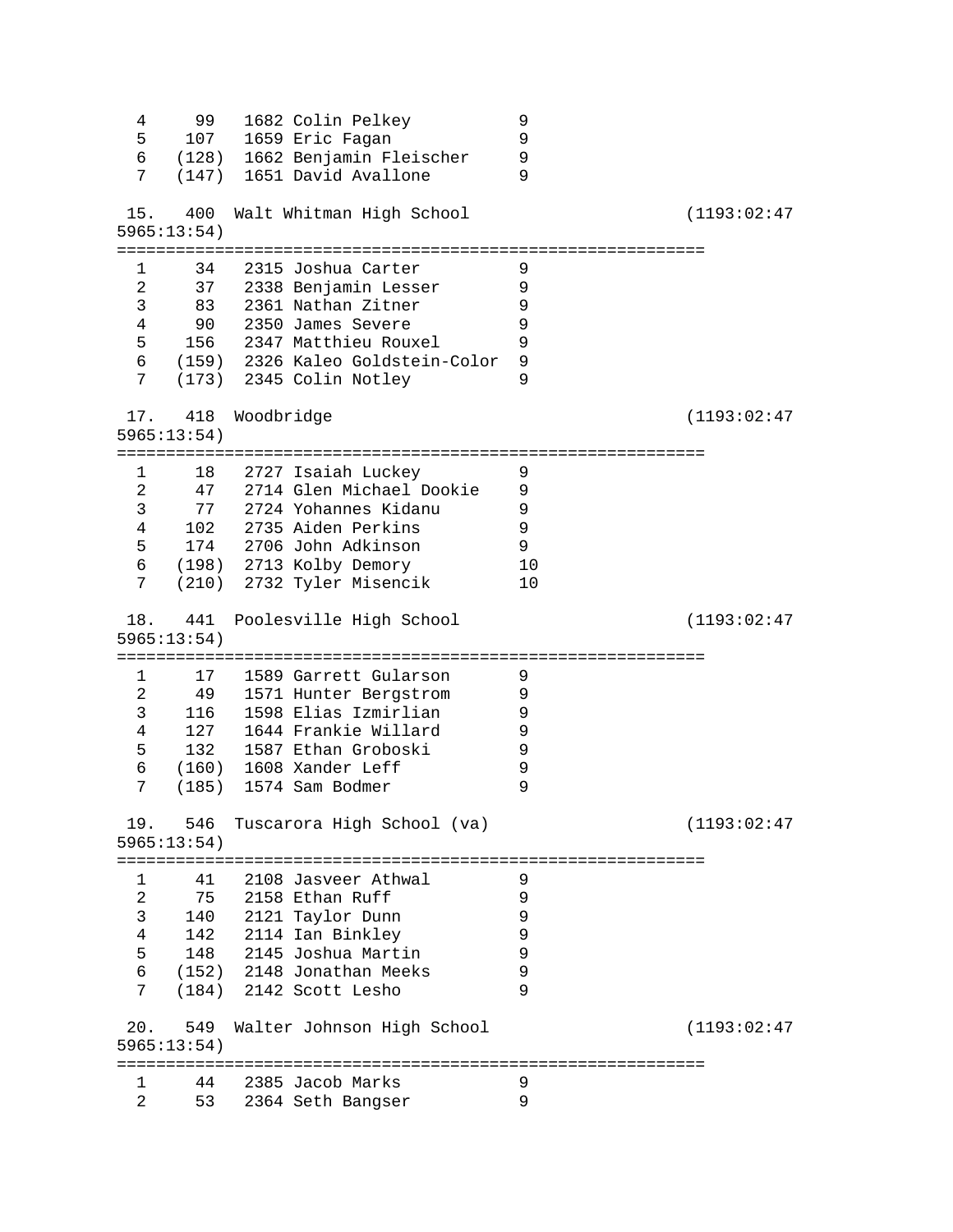| 3               |                    |               | 137 2397 Jacob Rothberg                    | 9        |              |
|-----------------|--------------------|---------------|--------------------------------------------|----------|--------------|
| 4               |                    |               | 150 2374 William Goudie                    | 11       |              |
| 5               |                    |               | 165 2394 Nick Rakis                        | 9        |              |
| 6               |                    |               | (219) 2375 Jacob Greenberg                 | 10       |              |
| 7               |                    |               | (231) 2405 Rodrigo Yepez-Lopex             | 9        |              |
|                 |                    |               |                                            |          |              |
| 21.             | 551                |               | Bishop O'connell                           |          | (1193:02:47) |
|                 | 5965:13:54)        |               |                                            |          |              |
|                 |                    |               |                                            |          |              |
| 1               | 42                 |               | 286 Nicholas Slovak                        | 9        |              |
| 2               | 56                 |               | 293 Devan Viani                            | 9        |              |
| 3               | 141                |               | 283 Wilson Ruberwa                         | 10       |              |
| 4               |                    |               | 155 236 Miguel Badia                       | 10       |              |
| 5               |                    |               | 157 289 Patrick Sullivan                   | 10       |              |
| 6               |                    |               | (163) 252 Jack Day                         | 9        |              |
| 7               |                    |               | $(176)$ 259 Alex Hails                     | 10       |              |
| 22.             |                    | 587 Westfield |                                            |          |              |
|                 | 5965:13:54)        |               |                                            |          | (1193:02:47) |
|                 | ==============     |               |                                            |          |              |
| $\mathbf{1}$    |                    |               | 65     2538 Brenden Keane                  | 9        |              |
| $\overline{2}$  |                    |               | 109 2524 Louis Borsato                     | 9        |              |
| 3               |                    |               | 123 2546 Shane McConaghie                  | 9        |              |
| $\overline{4}$  |                    |               | 129 2513 Sebastian Andreu                  | 9        |              |
| 5               |                    |               | 161 2534 Cayman Johnson                    | 9        |              |
|                 |                    |               | 6 (164) 2523 Robbie Black                  | 9        |              |
| 7               |                    |               | (224) 2548 Justin McDermott                | 10       |              |
|                 |                    |               |                                            |          |              |
|                 |                    |               |                                            |          |              |
|                 |                    |               |                                            |          |              |
| 23.             |                    |               | 632 Sidwell Friends School                 |          | (1193:02:47) |
|                 | 5965:13:54)        |               |                                            |          |              |
| 1               |                    |               |                                            | 9        |              |
|                 |                    |               | 7 1773 Arjun Thillairajah                  |          |              |
| 2               | 55                 |               | 1728 Erik Barker                           | 9<br>9   |              |
| 3<br>4          |                    |               | 145 1764 Harry Panner                      |          |              |
|                 | 203                |               | 1747 Mitchell Jubeir<br>1742 Caleb Freeman | 10       |              |
| 5               | 222                |               |                                            | 10<br>10 |              |
| $\epsilon$<br>7 | (242)<br>(248)     |               | 1777 Miles Wilson                          | 10       |              |
|                 |                    |               | 1771 Theo Solomon                          |          |              |
| 24.             | 644                |               | Hempfield Area (7)                         |          | (1193:02:47) |
|                 | 5965:13:54)        |               |                                            |          |              |
|                 | ================== |               | =====================================      |          |              |
| 1               | 92                 |               | 818 Cole Ferris                            | 9        |              |
| 2               | 94                 |               | 814 Levi Carpenter                         | 9        |              |
| 3               | 138                |               | 821 Luke Husenitis                         | 9        |              |
| 4               | 154                |               | 827 Brennen Novotney                       | 9        |              |
| 5               | 166                |               | 815 Aj Crivello                            | 9        |              |
| 6               |                    |               | (169) 829 Jacob Remaley                    | 9        |              |
| 7               | (181)              |               | 812 Alex Butina                            | 9        |              |
|                 |                    |               |                                            |          |              |
| 25.             | 731                | McLean        |                                            |          | (1193:02:47) |
|                 | 5965:13:54)        |               |                                            |          |              |
| 1               | 33                 |               | 1333 Mason Davis                           | 9        |              |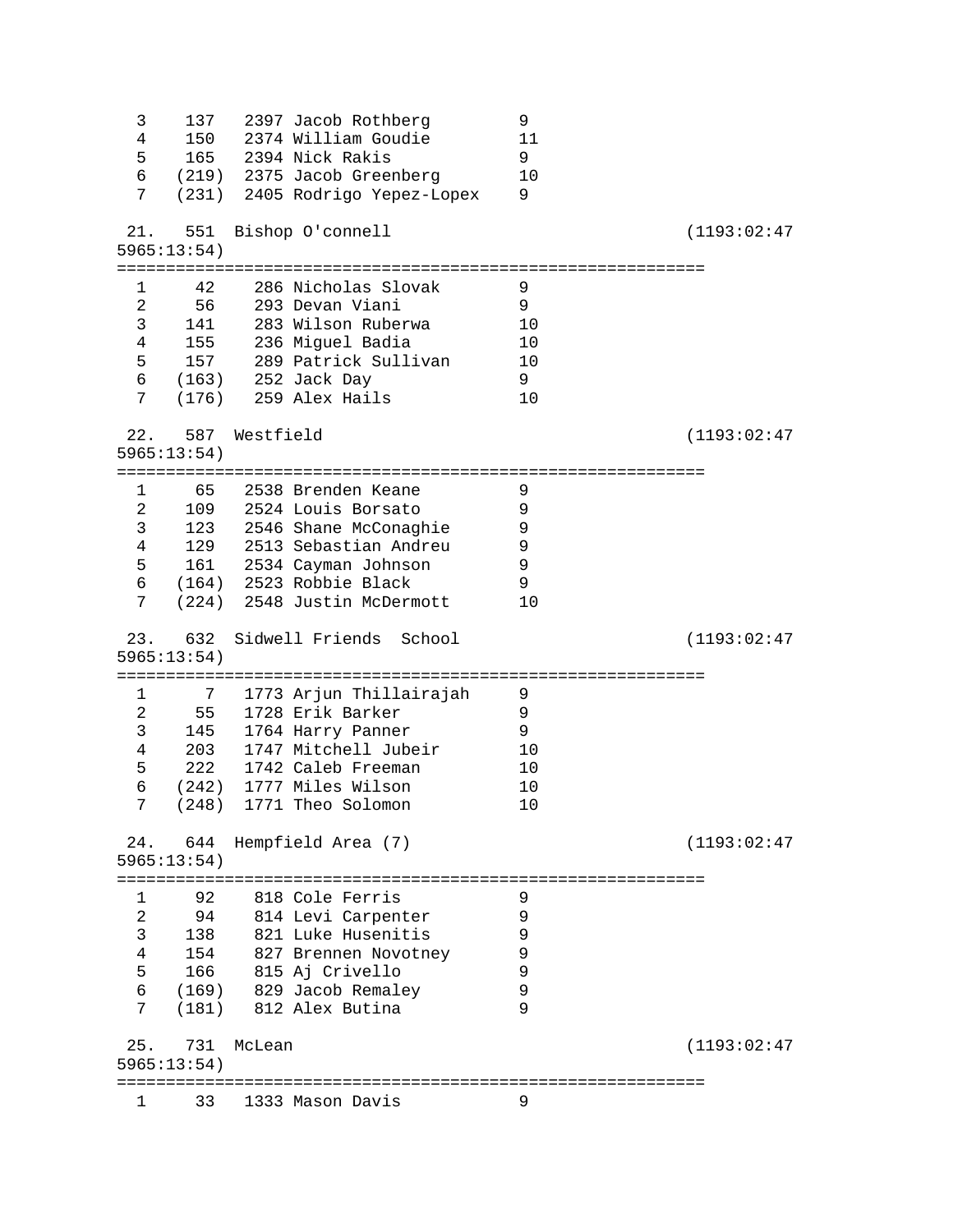2 122 1356 Andrew Lapointe 9 3 167 1326 Liam A'Hearn 9<br>4 197 1376 Jeremy Siegel 10 4 197 1376 Jeremy Siegel 10<br>5 212 1360 Keenan Leggett 10 212 1360 Keenan Leggett 10<br>(232) 1339 Ian Ghasemian 10 ---<br>6 (232) 1339 Ian Ghasemian 10<br>7 (233) 1380 Kole Tromp 10 (233) 1380 Kole Tromp 26. 753 Woodrow Wilson High School (1193:02:47 5965:13:54) ============================================================ 1 50 2768 Joe Himmelfarb 9<br>2 72 2752 Jose Cruz 9 2 72 2752 Jose Cruz 9 3 113 2743 Dylan Blumenthal 9 4 244 2775 Evan Lowengrub 10 5 274 2786 Angel Yulfo-Vargas 11 6 (293) 2749 Aaron Coates 12 7 (295) 26 Queston Grannis 12 27. 775 Washington-Lee High School (1193:02:47 5965:13:54) ============================================================ 1 133 2413 Julius Bakke 9<br>2 139 2436 Kabir Jipp 9<br>2 151 2111 2 139 2436 Kabir Jipp 9 3 151 2428 Isaac Endo 9 4 175 2420 Henry Cari 9 5 177 2440 Bryce Lewis 9 6 (180) 2409 Henry Alves 9 7 (195) 2434 Jonny Jackson 10 28. 810 James Hubert Blake High School (1193:02:47 5965:13:54) ============================================================ 1 103 927 Christian Harris 9<br>2 106 936 Derek Martin 9 936 Derek Martin 3 178 922 Iyanu Brown-Barnes 9 4 183 934 David Linck<br>5 240 952 Sunil Suprenant 240 952 Sunil Suprenant 10<br>(263) 947 Evan Pollack 11 6 (263) 947 Evan Pollack 11 7 (271) 954 Ian Wilson 11 29. 813 Northwood High School (1193:02:47 5965:13:54) ============================================================ 1 48 1492 Ayu Fantaw 9 2 126 1486 Tyreke Anderson 9 3 194 1493 Obsaa Feda 10 4 216 1509 Baraka Sila 10<br>5 229 1501 Alec Musheno 10<br>6 (230) 1499 Evan Moore 10 229 1501 Alec Musheno 10<br>(230) 1499 Evan Moore 10 6 (230) 1499 Evan Moore<br>7 (254) 1488 Nicholas Bobo 7 (254) 1488 Nicholas Boboshko 10 30. 821 T.C. Williams High School (1193:02:47 5965:13:54) ============================================================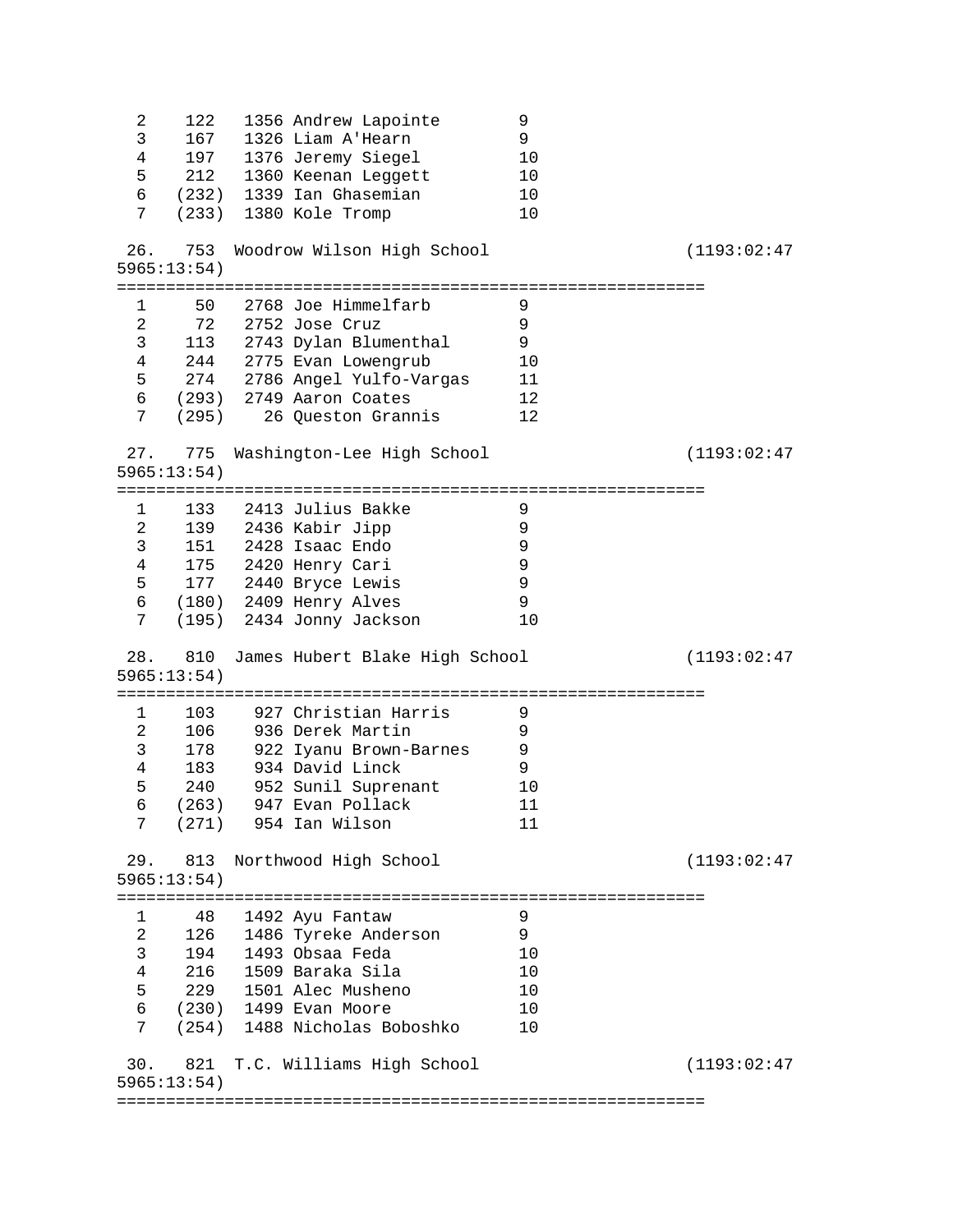1 29 1927 Victor Vassallo 9<br>2 179 1886 Sebastian Ballestero 8 2 179 1886 Sebastian Ballestero 8 3 191 1921 Rashedullah Stanekzai 8 4 204 1899 Konstantin Howard 10 5 218 1894 Liam Davis-Wallace 10 6 (221) 1902 Marcus Keum 10 7 (246) 1885 Mark Bailey 10 31. 827 Edmund Burke School (1193:02:47 5965:13:54) ============================================================ 1 144 349 Ben McLenaghan 9 2 149 355 Caleb Weaver 9 3 158 354 Booker Viso 9 4 187 333 Finn Backer 9 189 341 Jeremy Kapsa 6 (192) 356 Ned Zhang 9 7 (253) 345 Andrew Louda 10 32. 850 Georgetown Day School (1193:02:47 5965:13:54) ============================================================ 1 87 589 Ethan Litmans 9<br>2 170 598 Viraj Prakash 9 2 170 598 Viraj Prakash 9 3 182 600 Nathaniel Rosenberg 9 4 188 605 Oliver Satola 9 5 223 615 Alex Wellisch 10 6 (235) 585 Jake Klein 10 7 (247) 609 Charlie Smith 10 33. 967 George C. Marshall (1193:02:47 5965:13:54) ============================================================ 1 26 532 William Blackwell 9<br>2 214 537 Sanchir T Kennedy 10 2 214 537 Sanchir T Kennedy<br>3 228 533 Matthew Capuano-Rizzo 3 228 533 Matthew Capuano-Rizzo 10 4 249 536 Jackson A Gurdak 10 5 250 539 Declan Lynch 10 6 (257) 530 Victor Bernstein 10 7 (268) 534 Oliver F Church 11 34. 985 Annandale (1193:02:47 5965:13:54) ============================================================ 1 6 137 Mikyas Sahlu 9 2 200 151 Ethan Zimmerman 10 3 202 149 Abbey Yared 10 4 288 142 Dagim Tigabu 12 5 289 143 Mahiteme Tigabu 12 35. 1054 Riverbend High School (1193:02:47 5965:13:54) ============================================================ 1 5 1697 Josh Daggett 9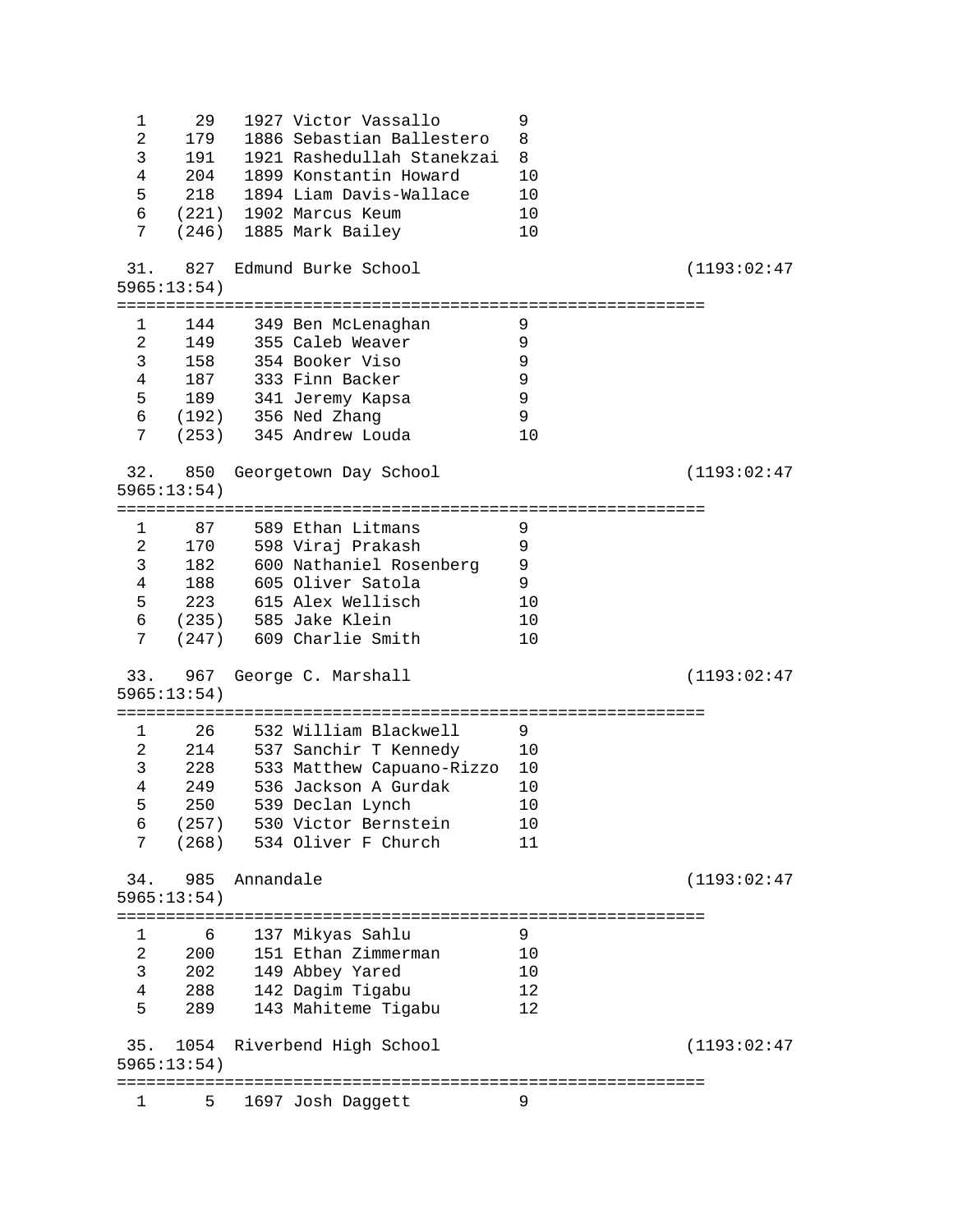| 2                              | 196                   | 1700 Dillon Fields                           | 10       |              |
|--------------------------------|-----------------------|----------------------------------------------|----------|--------------|
| 3                              | 266                   | 1708 Ryan Miller                             | 11       |              |
| $\overline{4}$                 | 291                   | 1711 Jake Phillips                           | 12       |              |
| 5                              | 296                   | 1709 Skyler Moon                             | 12       |              |
| 6                              |                       | (297) 1720 Hunter Wilfong                    | 12       |              |
| 7                              |                       | (298) 1695 Gabriel Butcher                   | 12       |              |
|                                |                       |                                              |          |              |
| 36.                            | 1073                  | Atholton High School                         |          | (1193:02:47) |
|                                | 5965:13:54)           |                                              |          |              |
|                                |                       |                                              |          |              |
| 1                              | 199                   | 230 Nick Weber                               | 10       |              |
| $\overline{2}$                 | 205                   | 219 Jake Perret                              | 10       |              |
| $\mathsf{3}$                   | 213                   | 195 Javon Daniel                             | 10       |              |
| $\overline{4}$                 | 215                   | 190 Eric Becker                              | 10       |              |
| 5                              |                       | 241 191 John Bondje                          | 10       |              |
|                                |                       | 6 (270) 200 Joshua Geesaman                  | 11       |              |
| $7\phantom{.0}$                |                       | (276) 213 Aron Myers                         | 11       |              |
|                                |                       |                                              |          |              |
| 37.                            | 1101                  | McKinley Tech High School                    |          | (1193:02:47) |
|                                | 5965:13:54)           |                                              |          |              |
|                                |                       |                                              |          |              |
| $\mathbf{1}$                   | 134                   | 1318 Antonio Hudson                          | 9        |              |
| $2 \left( \frac{1}{2} \right)$ |                       | 209 1311 Christopher Black                   | 10       |              |
| $\mathsf{3}$                   | 237                   | 1316 Cedric Heath                            | 10       |              |
| $\overline{4}$                 |                       | 239 1317 David Hounyo                        | 10       |              |
| 5                              | 282                   | 1319 Toian Jenkins                           | 11       |              |
|                                |                       |                                              |          |              |
| 38.                            | 1109                  | Lions Upper School                           |          | (1193:02:47) |
|                                | 5965:13:54)           |                                              |          |              |
|                                |                       |                                              |          |              |
| $\mathbf{1}$                   | 16                    | 1302 Josh Diewald                            | 9        |              |
| $\overline{2}$                 | 206                   | 1306 Max Stravitz                            | 10       |              |
| $\mathsf{3}$                   | 287                   | 1308 Reuben Winston                          | 12       |              |
| $\overline{4}$                 | 299                   | 1304 Caleb Gershengorn                       | 12       |              |
| 5                              | 301                   | 1307 Zev Stravitz                            | 12       |              |
|                                |                       |                                              |          |              |
| 39.                            | 1123                  | Gloucester High School                       |          | (1193:02:47) |
|                                | 5965:13:54)           |                                              |          |              |
|                                |                       |                                              |          |              |
| 1                              | 193                   | 683 Joshua Shackelford                       |          |              |
| 2                              |                       |                                              |          |              |
|                                |                       |                                              | 10       |              |
|                                | 207                   | 685 Aaron Shipe                              | 10       |              |
| 3                              | 227                   | 686 Colton Spence                            | 10       |              |
| $\overline{4}$                 | 245                   | 691 Luke Waters                              | 9        |              |
| 5                              | 251                   | 666 Donald Calder                            | 10       |              |
| 6                              | (260)                 | 681 Amadeus Rivera                           | 9        |              |
| 7                              | (272)                 | 693 Andrew Wible                             | 11       |              |
|                                |                       |                                              |          |              |
| 40.                            | 1203                  | Westlake High School                         |          | (1193:02:47) |
|                                | 5965:13:54)           |                                              |          |              |
|                                | ===================== |                                              |          |              |
| $\mathbf{1}$                   | 190                   | 2593 Marc Simon                              | 9        |              |
| $\overline{2}$                 | 238                   | 2586 Artez Jones                             | 10       |              |
| 3<br>4                         | 256<br>258            | 2589 Jaquil Mitchell<br>2581 Carlos Eldridge | 10<br>10 |              |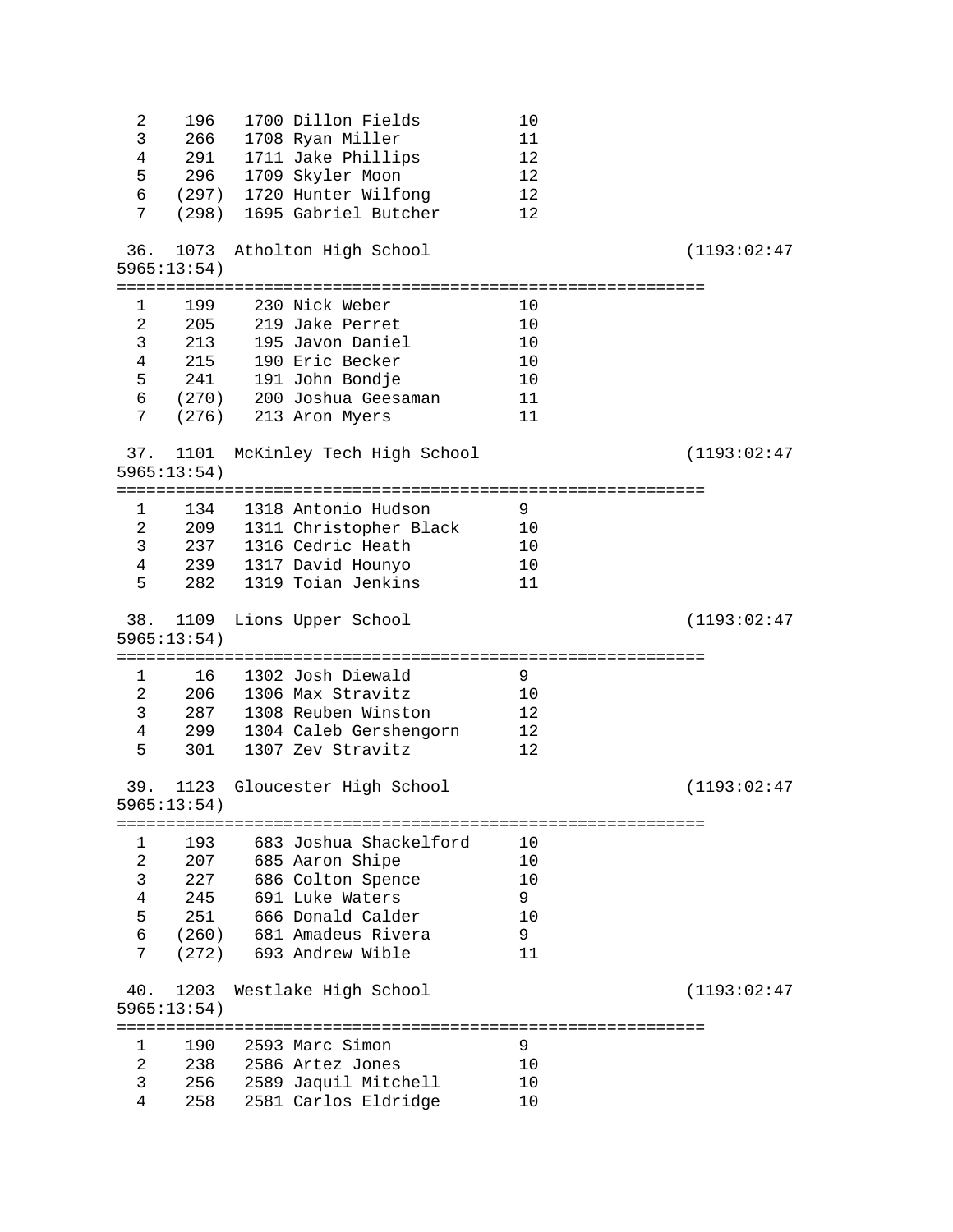| 5<br>7                                                                                        | 261                                           |           | 2588 Brayden McClellan<br>6 (262) 2582 Jay Hall<br>(267) 2583 Jett Hall                                                                                                          | 10<br>11<br>11                         |              |
|-----------------------------------------------------------------------------------------------|-----------------------------------------------|-----------|----------------------------------------------------------------------------------------------------------------------------------------------------------------------------------|----------------------------------------|--------------|
| 41.                                                                                           | 1246<br>5965:13:54)                           | Episcopal |                                                                                                                                                                                  |                                        | (1193:02:47) |
| 1<br>$\overline{2}$<br>3<br>$\overline{4}$<br>5<br>$6\overline{6}$<br>7                       | 225<br>255                                    |           | 371 Ben Korkowski<br>234 379 Harry Shi<br>361 Garrott Braswell<br>259     369 Christian Hudspeth<br>273 363 Alex Brown<br>(278) - 365 Rohan Candadai<br>(279) 378 Whit Shelburne | 10<br>10<br>10<br>10<br>11<br>11<br>11 |              |
| 42.                                                                                           | 1279<br>5965:13:54)                           |           | Patuxent High School                                                                                                                                                             |                                        | (1193:02:47) |
| $\mathbf{1}$<br>$\overline{a}$<br>$\mathsf{3}$<br>$\overline{4}$<br>5<br>$6\overline{6}$<br>7 | 277                                           |           | 186 3208 Luke Hough<br>252 3207 Josh Sanchez<br>264 3203 Brendan Jones<br>3202 Daniel Waldheim<br>300 3198 Tommy Parks<br>(303) 3201 Ethan Hillman<br>(307) 3204 Jack Williams   | 9<br>10<br>11<br>11<br>12<br>11<br>11  |              |
|                                                                                               | 43. 1317<br>5965:13:54)                       |           | John F. Kennedy High School                                                                                                                                                      |                                        | (1193:02:47) |
| $1 \quad$<br>$\overline{a}$<br>3<br>$\overline{4}$<br>5<br>6                                  | 172<br>285<br>290<br>(304)                    |           | 1198 Nathaniel Tinbite<br>284 1190 Barrett Ewing<br>1191 Jesse Gooch<br>286 1186 Manuel Ayala<br>1195 Emerson Miller<br>1188 Nathan Cineda                                       | 9<br>11<br>11<br>11<br>12<br>12        |              |
| 44.                                                                                           | 1351<br>5965:13:54)                           |           | The Field School                                                                                                                                                                 |                                        | (1193:02:47) |
| 1<br>2<br>3<br>4<br>5<br>6<br>7                                                               | 220<br>243<br>292<br>294<br>302<br>(306)      |           | 1930 Ricky Balthazar<br>1936 David Englund<br>1934 Wells Dwiggins-Thomas<br>1951 Ayinde Summey<br>1946 Adam Putch<br>(305) 1942 Cooper MacKlin<br>1943 Evan Manuel               | 10<br>10<br>12<br>12<br>12<br>12<br>12 |              |
| 45.                                                                                           | 1370<br>5965:13:54)                           |           | St. Anselm's Abbey School                                                                                                                                                        |                                        | (1193:02:47) |
| $\mathbf{1}$<br>$\overline{2}$<br>3<br>4                                                      | ========================<br>265<br>275<br>280 |           | ======================================<br>1875 Matthew Laskowski<br>269 1873 Peter Clark<br>1874 Howe Hollis<br>1877 Alex Shipe                                                  | 11<br>10<br>11<br>11                   |              |